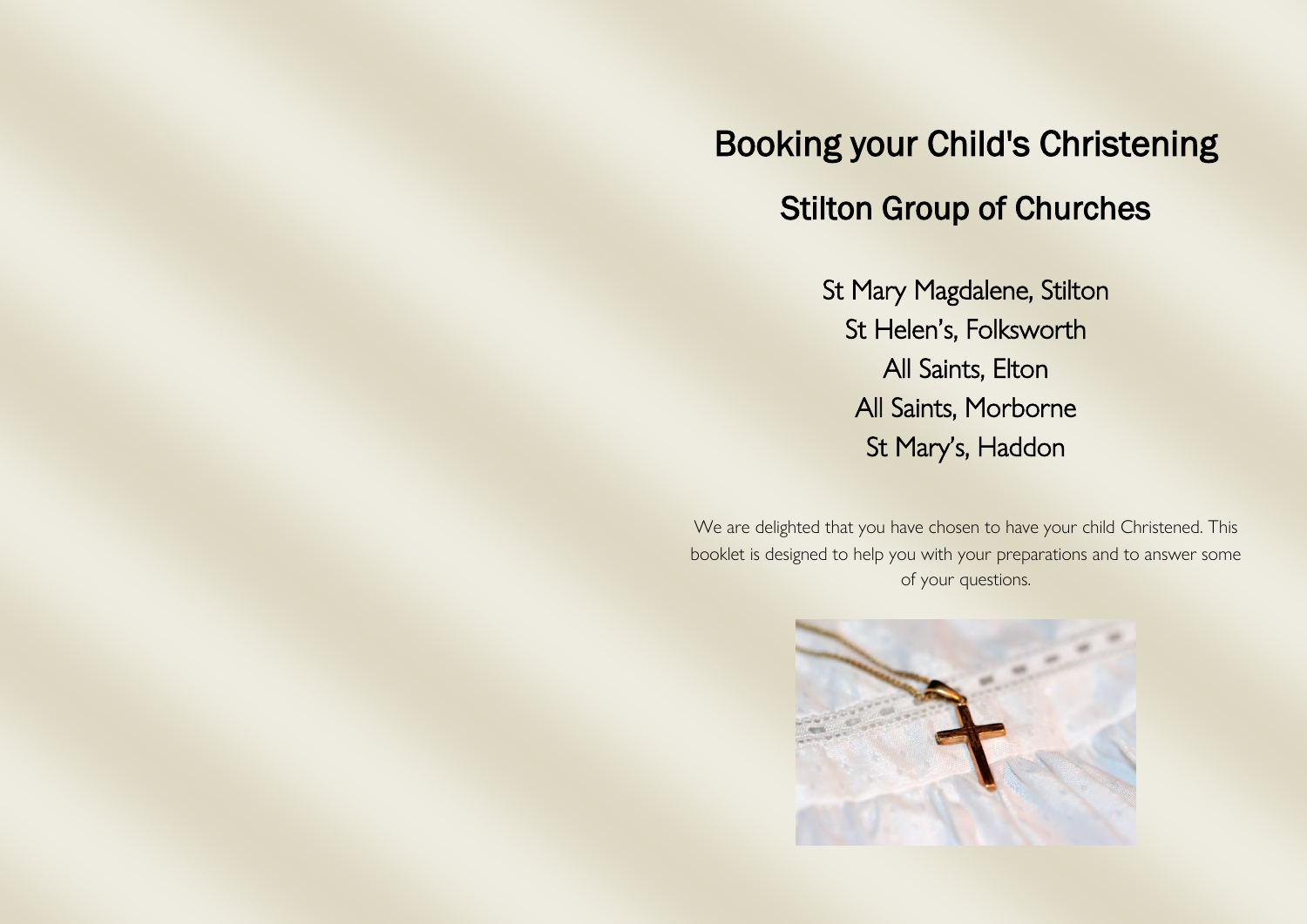# Welcome

This booklet will guide you through the essential information you need to know when planning your child's christening. When you are ready to book a christening, or would like further information, please contact Revd Richard Gibbs on 01733 248701 or email [stiltonchurches@hotmail.com.](mailto:stiltonchurches@hotmail.com) If you would like to know more about what a Christening involves, the Church of England website has some very useful information. You can find this here [www.churchofenglandchristenings.org.](http://www.churchofenglandchristenings.org/) There is also a link to it on our website [www.stiltonchurches.com.](http://www.stiltonchurches.com/) 

#### What happens in a Christening?

During a christening your child will be baptised with water. It is the beginning of your child's journey of faith and a special day for family and friends. The Vicar will welcome everyone to the service, especially the child being christened and their family. There will be a bible reading and the Vicar will talk about the meaning of a christening.

Next, there will be promises made by the godparents and everyone promises to continue supporting the child in their journey. At this point in the service the parents and godparents are invited to the front of the church and the baptism water is used to make the sign of the cross on the child's forehead. This is a significant moment marking the child's belonging to God. The baptism water, which is blessed in the church's font, will be poured on to the child's head by the Vicar. A new beginning is signified and belonging to God's family. The Vicar will pray for the child and for all those who support them in their faith.

# Bookings

If you wish to book a christening, please contact the Vicar, who will arrange an appointment to meet you. During this visit, the arrangements for a baptism will be explained, the application form will be given and a date discussed for the service. Once the application form is completed and returned, the booking process is normally complete. You must live in the parish or be able to demonstrate a connection to the church prior to booking. As this is a service marking the entry of the child into membership of the church, the christening takes place during a Sunday Service.

# For Parents

You don't have to be christened yourself nor do you need to be a regular churchgoer to arrange a christening for your child. You are entitled to contact your parish Vicar to arrange a service at your church. If you wish to have a christening at a church other than your parish church, then in The Stilton Group of Churches you can establish a connection with that church through attendance at worship. To find out what this means in practice, then please contact the Vicar to find out which services may be most suitable for families. You will need to choose who you wish to be Godparents. Godparents can be family members or friends, they will be people who will be in touch with your family for many years to come and will play a supportive role in your child's life. Traditionally for a girl you will choose 2 female godparents and 1 male. For a boy, 2 male godparents and 1 female godparent. Normally there will be 3 godparents however if you wish to have more, please speak to your Vicar. Godparents must be christened themselves. If you would like to choose supporters who are not christened then they are termed 'sponsors' (though not in the service, where no distinction is made). In this case, they make the same promises and have the same responsibilities, but we do not enter their names in the Baptism Register where only Godparents are entered.